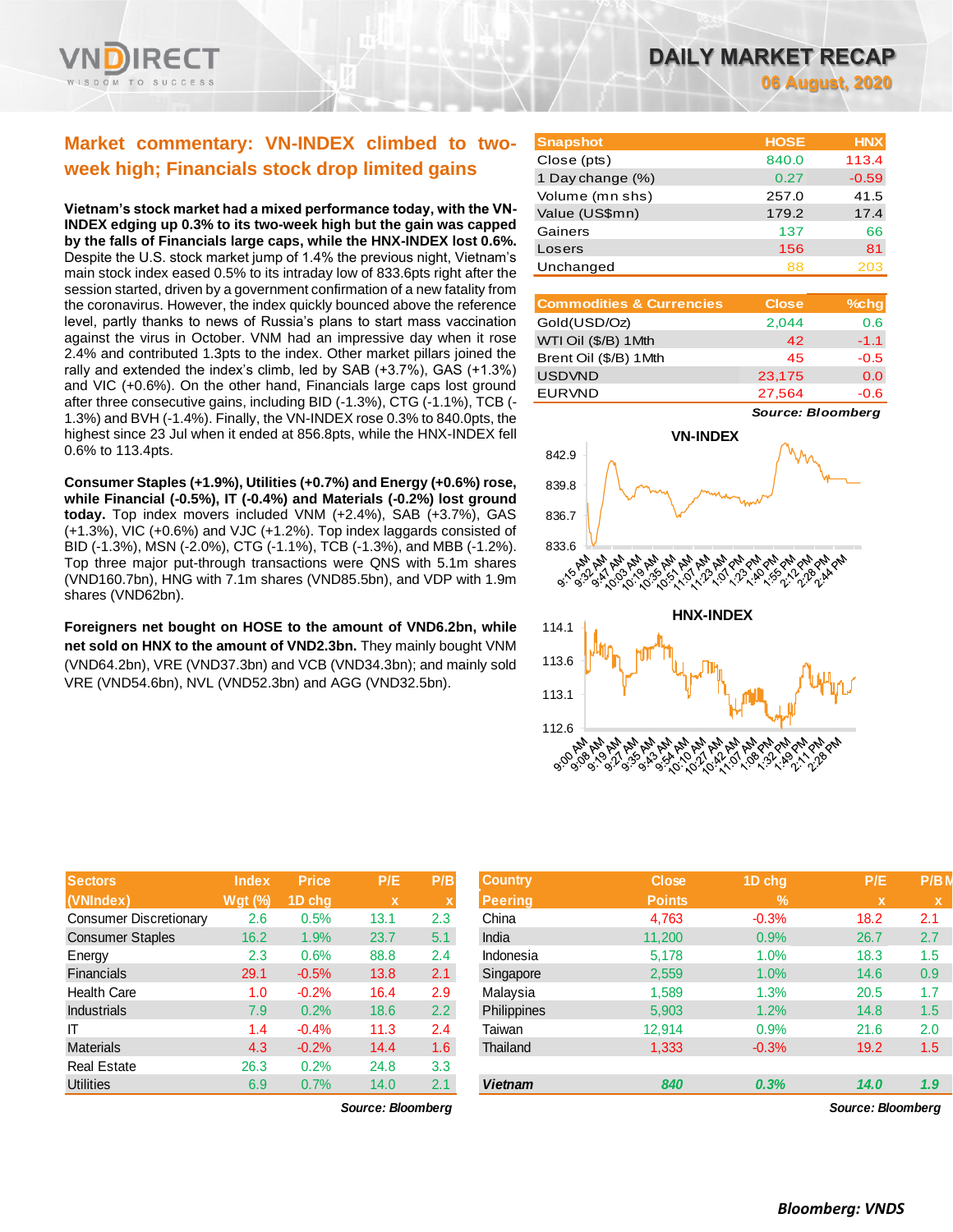

# **Market News**

#### **Oil struggles to hold five-month high**

Oil prices struggled to hold onto five-month highs reached in the previous session on Thursday after the EIA reported a much bigger than expected drop in U.S. crude stockpiles. Benchmark Brent crude edged up 0.1% to US\$45.20/barrel, while U.S. crude futures were down 0.6% at US\$41.95. According to the data released by the Energy Information Administration (EIA) on Wednesday, crude inventories in the U.S. dropped by about 7.4m barrels last week, almost 2.5 times the expected decline. Late on Tuesday, the American Petroleum Institute released a report showing an inventory draw of 8.587m barrels in the week ended July 31. Investors remain wary of rising U.S. refined product inventories at a time when downside risks to the global economy are on the rise. *(Bloomberg)*

#### **EVFTA smooths the way for Vietnamese farm produce**

The EU-Vietnam Free Trade Agreement, at its core, aims to liberalise both tariff and non-tariff barriers on key exports of both sides over a period of 10 years. For Vietnam, tariff eliminations will benefit key export industries, including agricultural products such as rice, seafood, and coffee, among others. Localities with key export items are now confident of tapping into the opportunities. This is one of the five material zones in the Mekong Delta province of Tien Giang that meet Global GAP standards.This plantation is among the material zones in Tien Giang that meet standards and are certified to enter demanding markets such as the EU, the US, and Japan.

Localities have also been preparing to make use of the opportunities from the EVFTA. Large fruit granaries in Tien Giang, Ben Tre, Dong Thap, and Soc Trang in the Delta were first formed five to 10 years ago. Tens of thousands of hectares of fruit granaries in the four provinces now meet standards. Analysts have said that the EU has the most stringent technical barriers in the world, especially for agricultural products. Vietnam's farm produce, however, is able to overcome the challenges in entering the market, the Ministry of Agriculture and Rural Development maintains. Vietnam is the EU's largest exporter in ASEAN. The EVFTA coming into effect will create the conditions necessary for the country's agro-fishery-aquaculture exports to access the 500-million strong market. *(vietnamnet.vn)*

## **Notable Corporate Events**

**Khang Dien House Trading and Investment JSC (KDH VN HOSE) – Dividend payment:** KDH has set 20 Aug to be the record date for paying the 2019 cash dividend of VND500/share and also the 5% stock dividend for last year, a company statement said. The payment will be made on 3 Sep. *(Dstock-uat.vndirect.com.vn)*

*<to be continued>*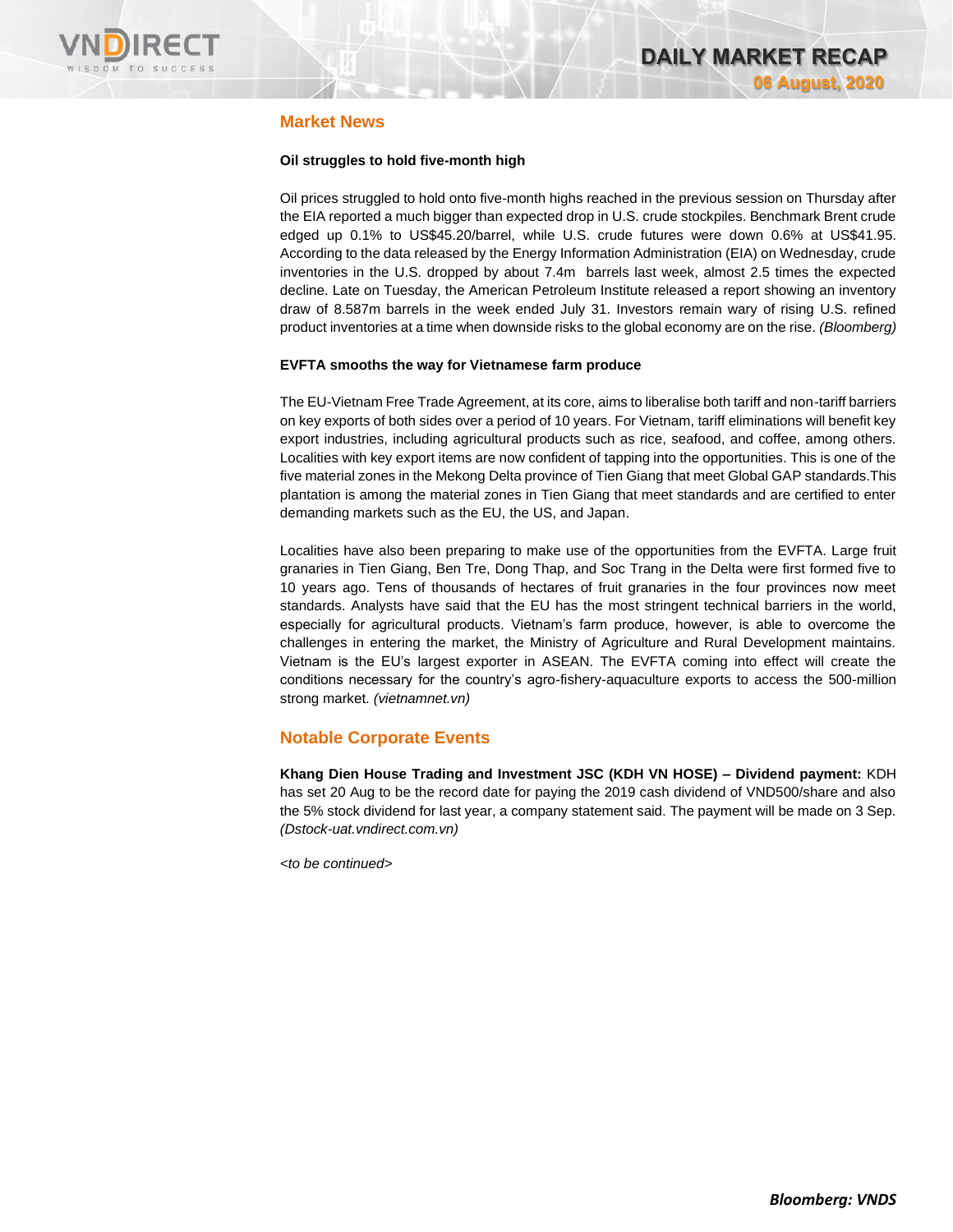#### VN **RECT** WISDOM TO SUCCESS

# **DAILY MARKET RECAP 06 August, 2020**

# **COVERAGE SUMMARY**

|               |                    | <b>Adjusted target</b> |                       |               |                      |                      |  |  |
|---------------|--------------------|------------------------|-----------------------|---------------|----------------------|----------------------|--|--|
| <b>Ticker</b> | <b>Close price</b> | price                  | <b>Dividend yield</b> | <b>Upside</b> | <b>Recomendation</b> | <b>Latest report</b> |  |  |
|               |                    |                        |                       |               |                      |                      |  |  |
| PC1           | 17,750             | 17,200                 | 0.0%                  | 1.2%          | <b>HOLD</b>          | <b>Link</b>          |  |  |
| <b>LPB</b>    | 8,400              | 10,000                 | 0.0%                  | 22.0%         | ADD                  | Link                 |  |  |
| NLG           | 25,650             | 39,600                 | 2.9%                  | 61.3%         | <b>ADD</b>           | Link                 |  |  |
| <b>ACV</b>    | 53,500             | 82,900                 | 1.5%                  | 61.9%         | <b>ADD</b>           | Link                 |  |  |
| <b>DPM</b>    | 13,600             | 15,800                 | 9.8%                  | 25.6%         | ADD                  | Link                 |  |  |
| QNS           | 31,300             | 44,300                 | 2.3%                  | 42.9%         | ADD                  | Link                 |  |  |
| <b>LTG</b>    | 18,500             | 27,300                 | 10.8%                 | 65.0%         | ADD                  | Link                 |  |  |
| VCB           | 82,800             | 86,200                 | 1.4%                  | 14.2%         | <b>HOLD</b>          | Link                 |  |  |
| MBB           | 16,350             | 26,200                 | 6.3%                  | 72.6%         | <b>ADD</b>           | Link                 |  |  |
| <b>VPB</b>    | 21,350             | 25,000                 | 0.0%                  | 23.8%         | ADD                  | Link                 |  |  |
| <b>TCM</b>    | 21,950             | 28,200                 | 2.9%                  | 49.8%         | <b>ADD</b>           | Link                 |  |  |
| <b>HPG</b>    | 24,050             | 26,900                 | 2.3%                  | 26.3%         | ADD                  | <b>Link</b>          |  |  |
| <b>PVT</b>    | 10,200             | 14,400                 | 14.0%                 | 68.0%         | ADD                  | Link                 |  |  |
| <b>STK</b>    | 14,700             | 22,400                 | 11.0%                 | 73.4%         | ADD                  | Link                 |  |  |
| <b>PNJ</b>    | 55,600             | 78,800                 | 3.5%                  | 56.2%         | ADD                  | <b>Link</b>          |  |  |
| <b>KDH</b>    | 24,750             | 28,300                 | 2.6%                  | 26.4%         | <b>ADD</b>           | Link                 |  |  |
| <b>DCM</b>    | 8,190              | 8,900                  | 12.5%                 | 25.2%         | ADD                  | <b>Link</b>          |  |  |
| <b>VTP</b>    | 125,300            | 111,000                | 1.9%                  | $-11.0%$      | <b>REDUCE</b>        | Link                 |  |  |
| ACB           | 23,800             | 28,500                 | 3.1%                  | 29.8%         | <b>ADD</b>           | <b>Link</b>          |  |  |
| GAS           | 69,500             | 70,000                 | 6.4%                  | 13.3%         | <b>HOLD</b>          | <b>Link</b>          |  |  |
| <b>PVS</b>    | 11,900             | 16,500                 | 9.1%                  | 63.4%         | ADD                  | <b>Link</b>          |  |  |
| <b>PVD</b>    | 10,200             | 11,700                 | 0.0%                  | 30.1%         | <b>ADD</b>           | Link                 |  |  |
| <b>MSH</b>    | 28,800             | 51,600                 | 16.3%                 | 114.7%        | ADD                  | <b>Link</b>          |  |  |
| <b>MWG</b>    | 79,300             | 139,900                | 3.9%                  | 91.7%         | ADD                  | <b>Link</b>          |  |  |
| <b>POW</b>    | 9,450              | 16,700                 | 0.0%                  | 82.5%         | ADD                  | <b>Link</b>          |  |  |
| <b>TCB</b>    | 19,200             | 27,400                 | 0.0%                  | 51.0%         | ADD                  | Link                 |  |  |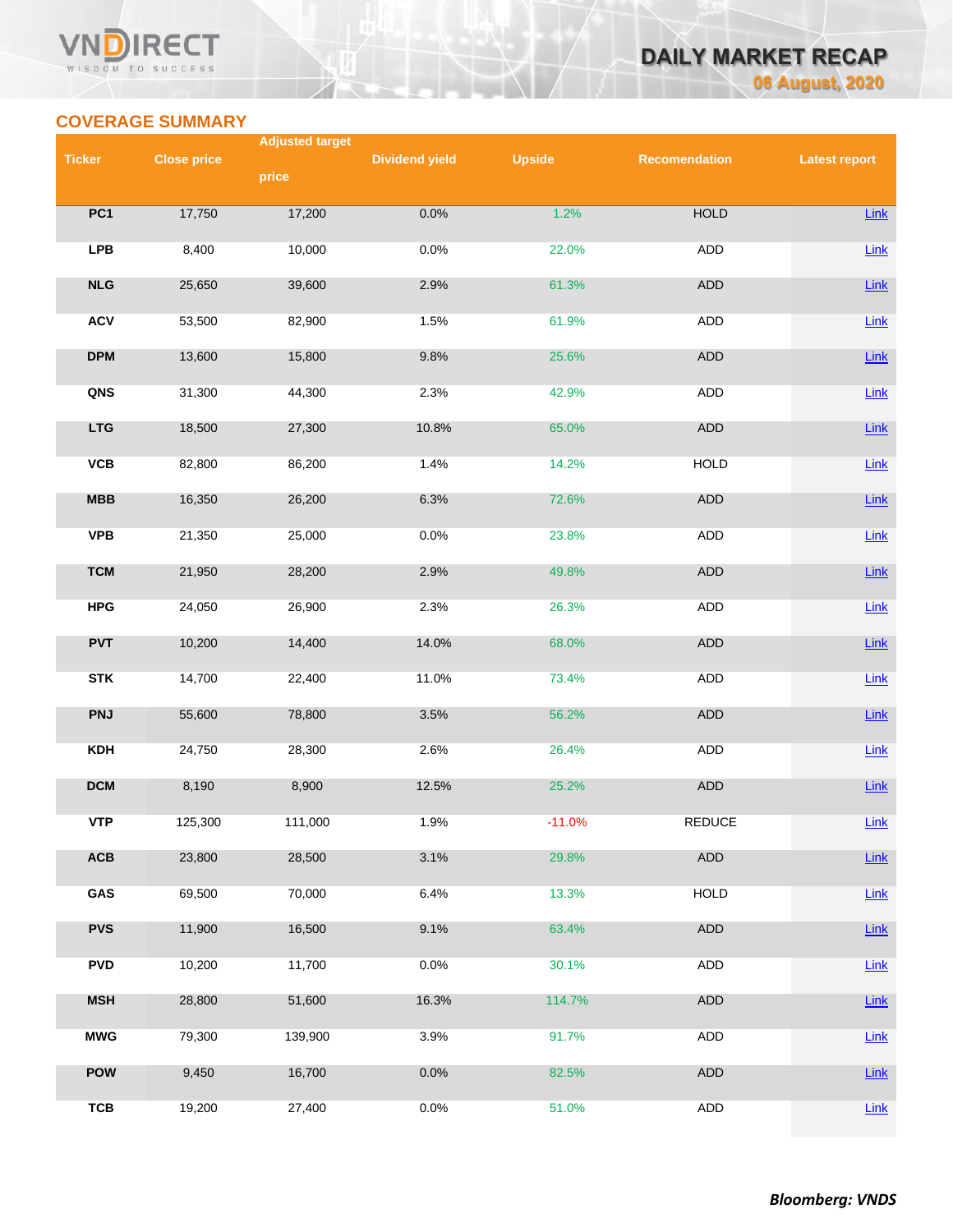

# **DAILY MARKET RECAP**

**06 August, 2020**

|               |                    | <b>Adjusted target</b> |                       |               |                      |                      |
|---------------|--------------------|------------------------|-----------------------|---------------|----------------------|----------------------|
| <b>Ticker</b> | <b>Close price</b> |                        | <b>Dividend yield</b> | <b>Upside</b> | <b>Recomendation</b> | <b>Latest report</b> |
|               |                    | price                  |                       |               |                      |                      |
|               |                    |                        |                       |               |                      |                      |
| <b>PPC</b>    | 23,500             | 27,400                 | 9.8%                  | 28.9%         | ADD                  | <b>Link</b>          |
|               |                    |                        |                       |               |                      |                      |
| <b>VIB</b>    | 19,500             | 23,800                 | 0.0%                  | 32.2%         | ADD                  | Link                 |
|               |                    |                        |                       |               |                      |                      |
| <b>KBC</b>    | 13,200             | 17,500                 | 0.0%                  | 41.1%         | ADD                  | <b>Link</b>          |
|               |                    |                        |                       |               |                      |                      |
| <b>VNM</b>    | 114,800            | 131,000                | 5.9%                  | 28.3%         | ADD                  | $Link$               |
|               |                    |                        |                       |               |                      |                      |
| <b>VHM</b>    | 79,600             | 104,300                | 1.5%                  | 35.7%         | ADD                  | <b>Link</b>          |
| <b>VJC</b>    |                    |                        | 3.3%                  | 53.8%         | ADD                  |                      |
|               | 101,000            | 142,200                |                       |               |                      | $Link$               |
| <b>VHC</b>    | 35,750             | 39,700                 | 3.6%                  | 20.0%         | ADD                  | $Link$               |
|               |                    |                        |                       |               |                      |                      |
| <b>VRE</b>    | 26,350             | 38,000                 | 0.0%                  | 51.4%         | ADD                  | $Link$               |
|               |                    |                        |                       |               |                      |                      |
| <b>GMD</b>    | 20,450             | 29,500                 | 0.0%                  | 61.2%         | ADD                  | Link                 |
|               |                    |                        |                       |               |                      |                      |
| <b>DBC</b>    | 47,500             | 52,300                 | 3.3%                  | 19.0%         | ADD                  | $Link$               |
|               |                    |                        |                       |               |                      |                      |
| <b>FPT</b>    | 46,800             | 64,348                 | 5.2%                  | 49.8%         | <b>ADD</b>           | <b>Link</b>          |
|               |                    |                        |                       |               |                      |                      |
| <b>MML</b>    | 43,300             | 73,700                 | 0.0%                  | 75.5%         | ADD                  | <b>Link</b>          |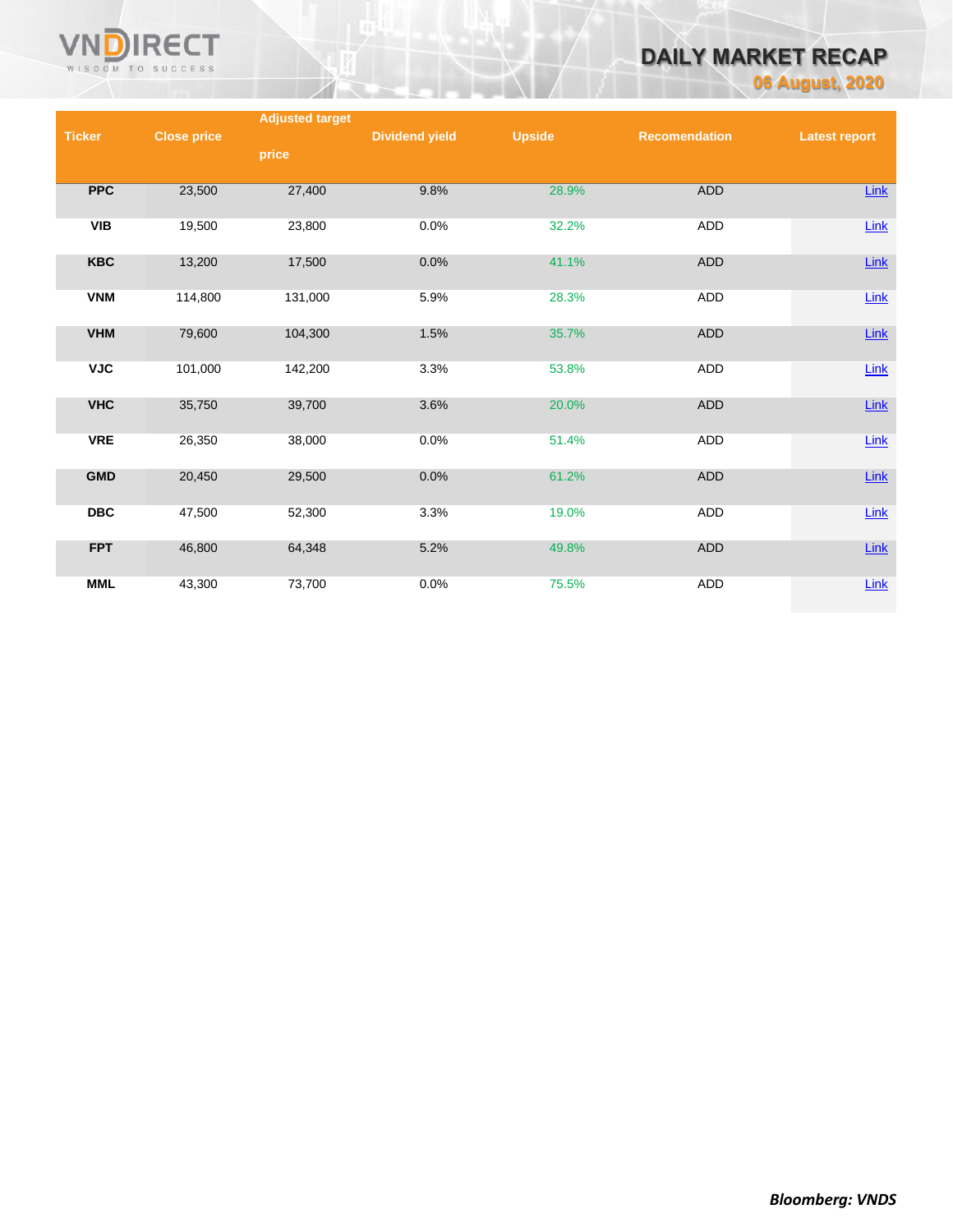#### **MARKET MOVEMENTS**

WISDOM TO SUCCESS

**RECT** 

|               |              | <b>HOSE</b> |         |       |            | <b>HNX</b>         |              |     |         |          |            |
|---------------|--------------|-------------|---------|-------|------------|--------------------|--------------|-----|---------|----------|------------|
| Top gainers   |              |             |         |       | <b>VND</b> | <b>Top gainers</b> |              |     |         |          | <b>VND</b> |
| <b>Ticker</b> | Last         | Chg         | $%$ chq | Vol.  | Index      | <b>Ticker</b>      | Last         | Chg | $%$ chg | Vol.     | Index      |
|               | <b>Price</b> |             |         |       | impact     |                    | <b>Price</b> |     |         |          | impact     |
| <b>SVC</b>    | 85,600       | 5,600       | 7.00    | 1,390 | 0.040      | <b>NHP</b>         | 800          | 100 | 14.29   | 694,650  | 0.002      |
| <b>DAT</b>    | 70,400       | 4,600       | 6.99    | 220   | 0.060      | <b>FID</b>         | 1,000        | 100 | 11.11   | 100      | 0.001      |
| <b>PIT</b>    | 3,980        | 260         | 6.99    | 6,600 | 0.001      | DST                | 6,600        | 600 | 10.00   | 1.21 MLN | 0.018      |
| <b>VPS</b>    | 14,550       | 950         | 6.99    | 3,510 | 0.007      | <b>MAC</b>         | 5,500        | 500 | 10.00   | 64,600   | 0.005      |
| CDC           | 27,000       | 1,750       | 6.93    | 790   | 0.008      | <b>HLC</b>         | 7,800        | 700 | 9.86    | 100      | 0.005      |

| <b>Top losers</b> |              |          |         |         | <b>VND</b>   |
|-------------------|--------------|----------|---------|---------|--------------|
| <b>Ticker</b>     | Last         | Cha      | %chq    | Vol.    | <b>Index</b> |
|                   | <b>Price</b> |          |         |         | impact       |
| <b>CIG</b>        | 1,860        | $-130$   | $-6.53$ | 9,910   | $-0.001$     |
| <b>TDW</b>        | 21,500       | $-1,500$ | $-6.52$ | 10      | $-0.004$     |
| <b>DAH</b>        | 4,850        | $-300$   | $-5.83$ | 3.49MLN | $-0.003$     |
| <b>ATG</b>        | 660          | $-40$    | $-5.71$ | 53,140  | 0.000        |
| <b>TDW</b>        | 21,500       | $-1,500$ | $-6.52$ | 10      | $-0.004$     |

| <b>Top index movers</b> |              |       |      | <b>VND</b> |              |
|-------------------------|--------------|-------|------|------------|--------------|
| <b>Ticker</b>           | Last         | Cha   | %chq | Vol.       | <b>Index</b> |
|                         | <b>Price</b> |       |      |            | impact       |
| <b>VNM</b>              | 114,800      | 2,700 | 2.41 | 1.36MLN    | 1.342        |
| <b>SAB</b>              | 182,500      | 6,500 | 3.69 | 213.840    | 1.189        |
| <b>GAS</b>              | 69,500       | 900   | 1.31 | 640.610    | 0.492        |
| <b>VIC</b>              | 87,500       | 500   | 0.57 | 332,340    | 0.483        |
| <b>VJC</b>              | 101,000      | 1,200 | 1.20 | 362.410    | 0.185        |

|               | <b>VND</b><br><b>Top index laggers</b> |          |         |         |              |  |  |  |  |  |  |  |
|---------------|----------------------------------------|----------|---------|---------|--------------|--|--|--|--|--|--|--|
| <b>Ticker</b> | Last                                   | Cha      | $%$ chq | Vol.    | <b>Index</b> |  |  |  |  |  |  |  |
|               | <b>Price</b>                           |          |         |         | impact       |  |  |  |  |  |  |  |
| <b>BID</b>    | 38,250                                 | $-500$   | $-1.29$ | 597,260 | $-0.574$     |  |  |  |  |  |  |  |
| <b>MSN</b>    | 53,900                                 | $-1,100$ | $-2.00$ | 1.18MLN | $-0.367$     |  |  |  |  |  |  |  |
| <b>CTG</b>    | 22,400                                 | $-250$   | $-1.10$ | 2.86MLN | $-0.266$     |  |  |  |  |  |  |  |
| <b>TCB</b>    | 19,200                                 | $-250$   | $-1.29$ | 1.86MLN | $-0.250$     |  |  |  |  |  |  |  |
| <b>MBB</b>    | 16,350                                 | $-200$   | $-1.21$ | 3.05MLN | $-0.139$     |  |  |  |  |  |  |  |

| <b>Top liquidity</b> |              |       |         |         | <b>VND</b> | <b>Top liquidity</b> |              |        |         |         | <b>VND</b> |
|----------------------|--------------|-------|---------|---------|------------|----------------------|--------------|--------|---------|---------|------------|
| <b>Ticker</b>        | Last         | Chg   | $%$ chq | Val.    | Index      | Ticker               | Last         | Chg    | $%$ chq | Val.    | Index      |
|                      | <b>Price</b> |       |         | (VNDbn) | impact     |                      | <b>Price</b> |        |         | (VNDbn) | impact     |
| <b>HPG</b>           | 24.050       | -50   | $-0.21$ | 331     | $-0.039$   | <b>PVS</b>           | 11.900       | 200    | 1.71    | 78      | 0.049      |
| <b>NVL</b>           | 64,900       | 100   | 0.15    | 156     | 0.028      | <b>ACB</b>           | 23,800       | $-200$ | $-0.83$ | 45      | $-0.326$   |
| <b>VNM</b>           | 114.800      | 2,700 | 2.41    | 155     | 1.342      | <b>NVB</b>           | 8.600        | 200    | 2.38    | 29      | 0.080      |
| <b>HSG</b>           | 10.700       | 50    | 0.47    | 109     | 0.006      | <b>SHB</b>           | 12,800       | $-100$ | $-0.78$ | 28      | $-0.145$   |
| <b>PVD</b>           | 10,200       | 400   | 4.08    | 89      | 0.048      | <b>SHS</b>           | 10,300       | $-200$ | $-1.90$ | 17      | $-0.041$   |

| <b>HNX</b>         |              |     |         |         |              |  |  |  |  |  |
|--------------------|--------------|-----|---------|---------|--------------|--|--|--|--|--|
| <b>Top gainers</b> |              |     |         |         | <b>VND</b>   |  |  |  |  |  |
| <b>Ticker</b>      | Last         | Cha | $%$ chq | Vol.    | <b>Index</b> |  |  |  |  |  |
|                    | <b>Price</b> |     |         |         | impact       |  |  |  |  |  |
| <b>NHP</b>         | 800          | 100 | 14.29   | 694,650 | 0.002        |  |  |  |  |  |
| <b>FID</b>         | 1,000        | 100 | 11.11   | 100     | 0.001        |  |  |  |  |  |
| <b>DST</b>         | 6,600        | 600 | 10.00   | 1.21MLN | 0.018        |  |  |  |  |  |
| <b>MAC</b>         | 5,500        | 500 | 10.00   | 64,600  | 0.005        |  |  |  |  |  |
| <b>HLC</b>         | 7,800        | 700 | 9.86    | 100     | 0.005        |  |  |  |  |  |

| <b>Top losers</b> |              |          |         |         | <b>VND</b> | <b>Top losers</b> |              |          |         |       | <b>VND</b>   |
|-------------------|--------------|----------|---------|---------|------------|-------------------|--------------|----------|---------|-------|--------------|
| Ticker            | Last         | Chg      | $%$ chq | Vol.    | Index      | <b>Ticker</b>     | Last         | Chg      | $%$ chq | Vol.  | <b>Index</b> |
|                   | <b>Price</b> |          |         |         | impact     |                   | <b>Price</b> |          |         |       | impact       |
| CIG               | .860         | $-130$   | $-6.53$ | 9,910   | $-0.001$   | <b>PPP</b>        | 12.700       | $-1.200$ | $-9.29$ | 4,500 | $-0.003$     |
| <b>TDW</b>        | 21,500       | $-1,500$ | $-6.52$ | 10      | $-0.004$   | <b>BST</b>        | 12,200       | 0        | $-8.96$ | 100   | $-0.001$     |
| <b>DAH</b>        | 4,850        | $-300$   | $-5.83$ | 3.49MLN | $-0.003$   | <b>CKV</b>        | 10,300       | 0        | $-8.85$ | 500   | $-0.001$     |
| <b>ATG</b>        | 660          | $-40$    | $-5.71$ | 53,140  | 0.000      | SD <sub>2</sub>   | 5,300        | 0        | $-8.62$ | 1,600 | $-0.004$     |
| TDW               | 21,500       | $-1,500$ | $-6.52$ | 10      | $-0.004$   | <b>BST</b>        | 12,200       | 0        | $-8.96$ | 100   | $-0.001$     |
|                   |              |          |         |         |            |                   |              |          |         |       |              |

|            | <b>Top index movers</b> |       |         |         | VND                    | Top index movers |                      | <b>VND</b> |         |         |                 |
|------------|-------------------------|-------|---------|---------|------------------------|------------------|----------------------|------------|---------|---------|-----------------|
| Ticker     | Last<br><b>Price</b>    | Chg   | $%$ chq | Vol.    | <b>Index</b><br>impact | Ticker           | Last<br><b>Price</b> | Chg        | $%$ chq | Vol.    | Index<br>impact |
| <b>VNM</b> | 114.800                 | 2.700 | 2.41    | .36MLN  | 1.342                  | <b>NVB</b>       | 8,600                | 200        | 2.38    | 3.74MLN | 0.080           |
| <b>SAB</b> | 182,500                 | 6,500 | 3.69    | 213.840 | 1.189                  | <b>PVS</b>       | 11,900               | 200        | 1.71    | 6.57MLN | 0.049           |
| GAS        | 69.500                  | 900   | 1.31    | 640.610 | 0.492                  | VIF              | 17.400               | 600        | 3.57    | 3.600   | 0.022           |
| <b>VIC</b> | 87.500                  | 500   | 0.57    | 332,340 | 0.483                  | <b>DST</b>       | 6,600                | 600        | 10.00   | 1.21MLN | 0.018           |
| <b>VJC</b> | 101,000                 | 1,200 | 1.20    | 362,410 | 0.185                  | DNM              | 64,300               | 5,000      | 8.43    | 182,385 | 0.015           |

|            | <b>Top index laggers</b> |          |         |         | VND      | <b>Top index laggers</b> |              |        |         |         |          |
|------------|--------------------------|----------|---------|---------|----------|--------------------------|--------------|--------|---------|---------|----------|
| Ticker     | Last                     | Chg      | $%$ chq | Vol.    | Index    | Ticker                   | Last         | Chg    | $%$ chq | Vol.    | Index    |
|            | <b>Price</b>             |          |         |         | impact   |                          | <b>Price</b> |        |         |         | impact   |
| <b>BID</b> | 38.250                   | $-500$   | $-1.29$ | 597.260 | $-0.574$ | <b>ACB</b>               | 23.800       | $-200$ | $-0.83$ | 1.87MLN | $-0.326$ |
| <b>MSN</b> | 53.900                   | $-1.100$ | $-2.00$ | 1.18MLN | $-0.367$ | <b>SHB</b>               | 12,800       | $-100$ | $-0.78$ | 2.23MLN | $-0.145$ |
| CTG        | 22,400                   | $-250$   | $-1.10$ | 2.86MLN | $-0.266$ | ОСН                      | 7.600        | $-800$ | $-9.52$ | 300     | $-0.074$ |
| TCB        | 19.200                   | $-250$   | $-1.29$ | .86MLN  | $-0.250$ | <b>SHS</b>               | 10,300       | $-200$ | $-1.90$ | .64MLN  | $-0.041$ |
| <b>MBB</b> | 16,350                   | $-200$   | $-1.21$ | 3.05MLN | $-0.139$ | S99                      | 18,600       | $-700$ | $-3.63$ | 402.371 | $-0.032$ |

| Top liquidity |              |       |         |                   | <b>VND</b>   | Top liquidity |              |        |         |         | <b>VND</b>   |
|---------------|--------------|-------|---------|-------------------|--------------|---------------|--------------|--------|---------|---------|--------------|
| Ticker        | Last         | Chg   | $%$ chg | Val.              | <b>Index</b> | Ticker        | Last         | Chg    | $%$ chg | Val.    | <b>Index</b> |
|               | <b>Price</b> |       |         | (VNDbn)           | impact       |               | <b>Price</b> |        |         | (VNDbn) | impact       |
| <b>HPG</b>    | 24,050       | -50   | $-0.21$ | 331               | $-0.039$     | <b>PVS</b>    | 11,900       | 200    | 1.71    | 78      | 0.049        |
| <b>NVL</b>    | 64,900       | 100   | 0.15    | 156               | 0.028        | <b>ACB</b>    | 23,800       | $-200$ | $-0.83$ | 45      | $-0.326$     |
| <b>VNM</b>    | 114.800      | 2.700 | 2.41    | 155               | 1.342        | <b>NVB</b>    | 8,600        | 200    | 2.38    | 29      | 0.080        |
| <b>HSG</b>    | 10.700       | 50    | 0.47    | 109               | 0.006        | <b>SHB</b>    | 12,800       | $-100$ | $-0.78$ | 28      | $-0.145$     |
| <b>PVD</b>    | 10,200       | 400   | 4.08    | 89                | 0.048        | <b>SHS</b>    | 10,300       | $-200$ | $-1.90$ | 17      | $-0.041$     |
|               |              |       |         | Source: Bloomberg |              |               |              |        |         |         |              |

*Source: Bloomberg*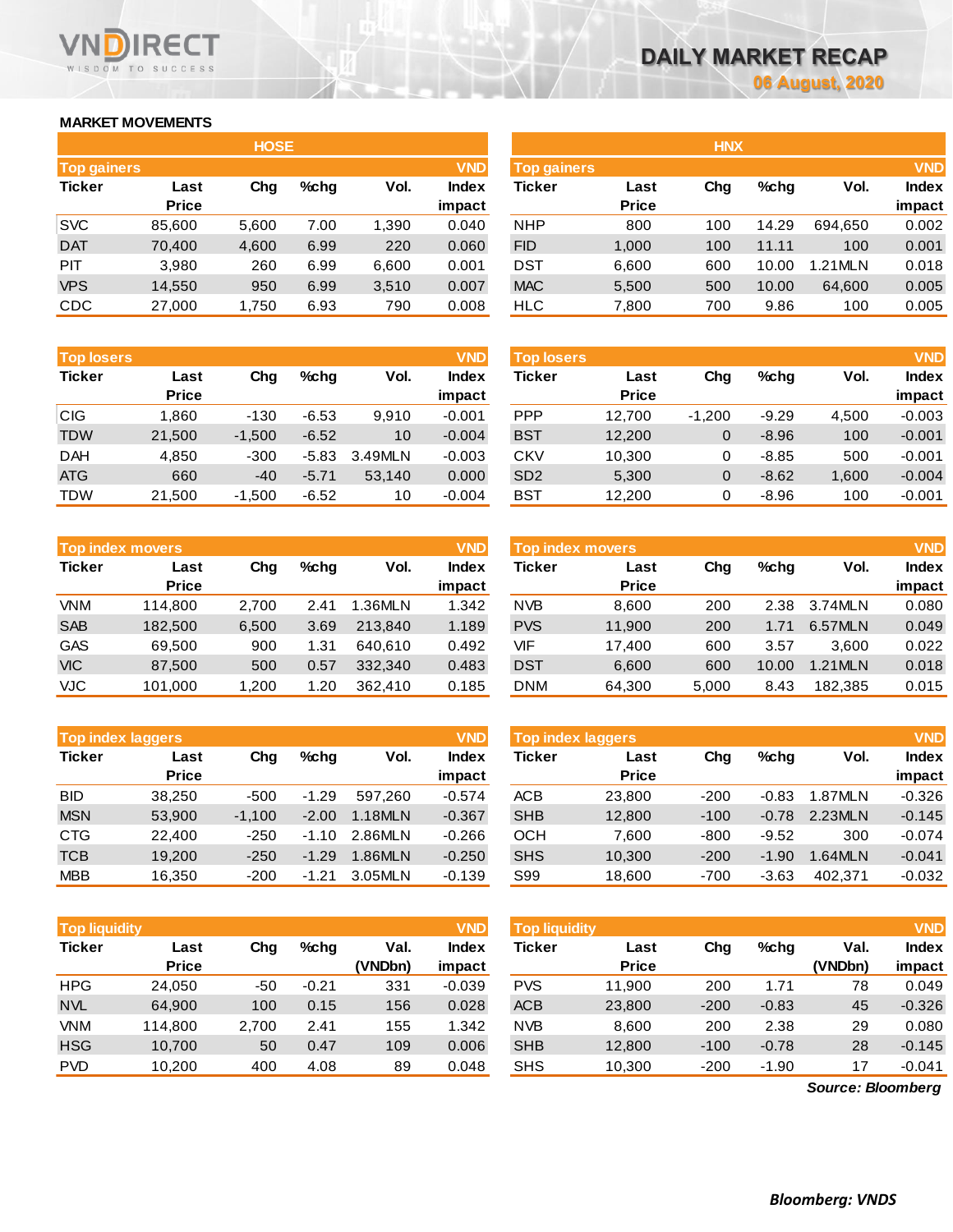

# **FOREIGN ACTIVITIES**

| Volume (Mn'shs)       | <b>HOSE</b> | <b>HNX</b> | Value (VND'bn)        | <b>HOSE</b> | <b>HNX</b> |
|-----------------------|-------------|------------|-----------------------|-------------|------------|
| BUY                   | 13.3        | 0.5        | <b>BUY</b>            | 373.0       | 7.6        |
| % of market           | 5.4%        | $1.3\%$    | % of market           | 9.2%        | 1.9%       |
| SELL                  | 14.5        | 1.1        | <b>SELL</b>           | 366.8       | 9.8        |
| % of market           | 5.9%        | 2.7%       | % of market           | $9.0\%$     | 2.4%       |
| <b>NET BUY (SELL)</b> | (1.2)       | (0.6)      | <b>NET BUY (SELL)</b> | 6.2         | (2.3)      |

*Source: HSX, HNX*



## **Foreign net buy/sell (30 days) in VND'bn**

| <b>YTD ACCUMULATION</b> |             |            |                       |             |
|-------------------------|-------------|------------|-----------------------|-------------|
| Volume (MIn'shs)        | <b>HOSE</b> | <b>HNX</b> | <b>Value (VND'bn)</b> | <b>HOSE</b> |
| <b>BUY</b>              | 2,755.4     | 71.1       | BUY                   | 104,322.6   |
| % of market             | 6.7%        | $0.9\%$    | % of market           | 14.8%       |
| <b>SELL</b>             | 3,521.8     | 290.6      | SELL                  | 107,058.0   |
| % of market             | 8.5%        | 3.7%       | % of market           | 15.2%       |
| <b>NET BUY (SELL)</b>   | (766.4)     | (219.5)    | <b>NET BUY (SELL)</b> | (2,735.4)   |

*Source: HSX, HNX*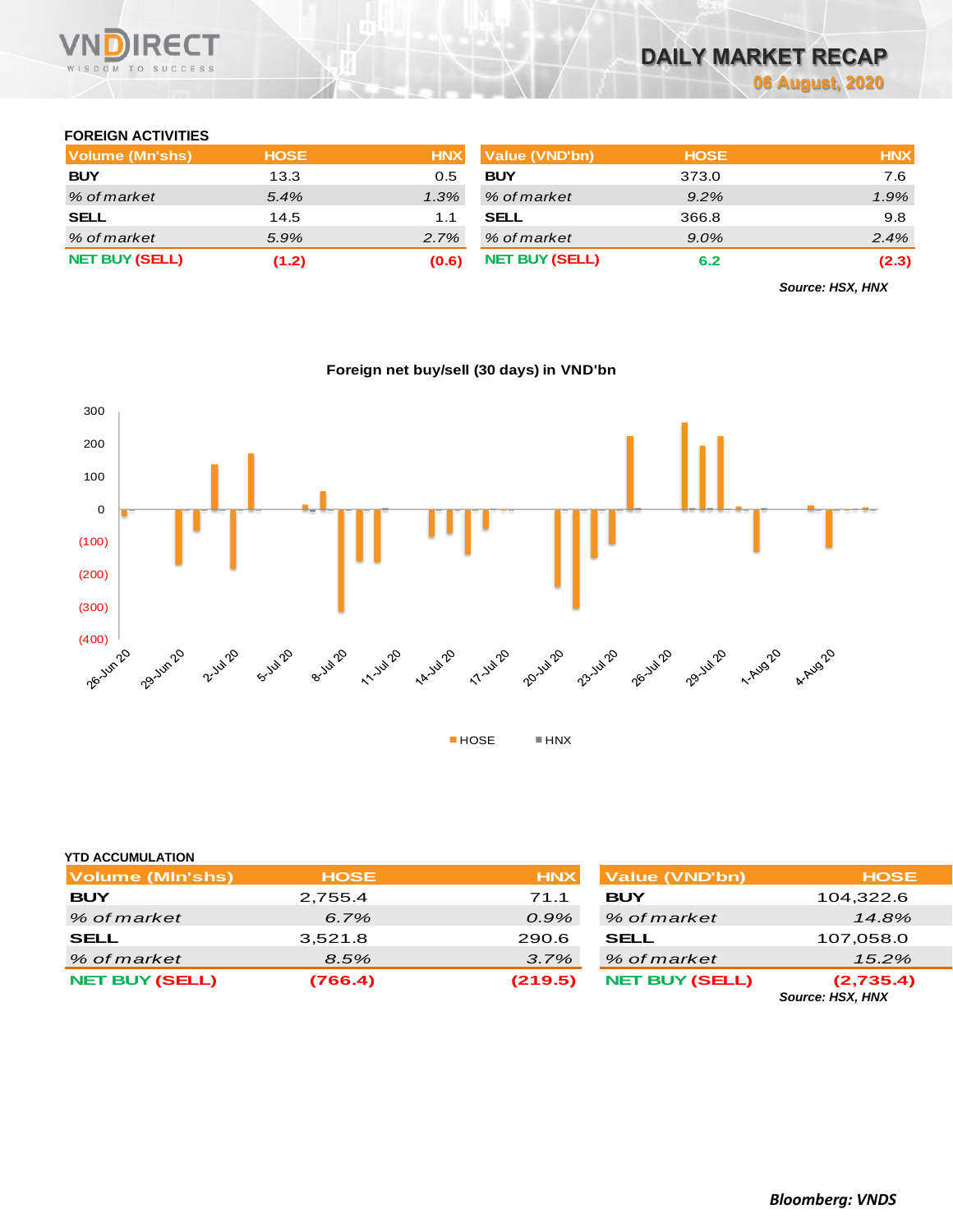# **FOREIGN ACTIVITIES**

WISDOM TO SUCCESS

**RECT** 

VND

|               |                               | <b>HOSE</b> |         |       |                        | <b>HNX</b>                    |                      |             |         |       |                        |  |
|---------------|-------------------------------|-------------|---------|-------|------------------------|-------------------------------|----------------------|-------------|---------|-------|------------------------|--|
|               | Top buy by foreigners (value) |             |         |       | <b>VND'bn</b>          | Top buy by foreigners (value) |                      |             |         |       |                        |  |
| <b>Ticker</b> | Last<br><b>Price</b>          | Chg         | %chg    | Value | <b>Index</b><br>impact | Ticker                        | Last<br><b>Price</b> | Chg         | %chg    | Value | <b>Index</b><br>impact |  |
| <b>VNM</b>    | 114,800                       | 2,700       | 2.41    | 64.2  | 1.342                  | <b>PVS</b>                    | 11,900               | 200         | 1.71    | 5.5   | 0.000                  |  |
| <b>VRE</b>    | 26,350                        | 0           | 0.00    | 37.3  | 0.000                  | <b>VCS</b>                    | 60,500               | $-300$      | $-0.49$ | 1.3   | 0.000                  |  |
| <b>VCB</b>    | 82,800                        | 100         | 0.12    | 34.3  | 0.106                  | <b>NHA</b>                    | 12,300               | 100         | 0.82    | 0.2   | 0.000                  |  |
| <b>HPG</b>    | 24,050                        | $-50$       | $-0.21$ | 31.1  | $-0.039$               | <b>NDN</b>                    | 19,000               | $\mathbf 0$ | 0.00    | 0.1   | 0.000                  |  |
| <b>CTD</b>    | 76,500                        | $-100$      | $-0.13$ | 23.1  | $-0.002$               | <b>BVS</b>                    | 9,400                | 0           | 0.00    | 0.1   | 0.000                  |  |

|               | Top sell by foreigners (value) |     |         |              | <b>VND'bn</b> | Top sell by foreigners (value) |              |        |         |              |        |
|---------------|--------------------------------|-----|---------|--------------|---------------|--------------------------------|--------------|--------|---------|--------------|--------|
| <b>Ticker</b> | Chg<br>$%$ chg<br>Last         |     | Value   | <b>Index</b> | Ticker        | Last                           | Chg          | %chg   | Value   | <b>Index</b> |        |
|               | <b>Price</b>                   |     |         |              | impact        |                                | <b>Price</b> |        |         |              | impact |
| <b>VRE</b>    | 26,350                         | 0   | 0.00    | 54.6         | 0.000         | <b>PVS</b>                     | 11.900       | 200    | 1.71    | 6.6          | 0.000  |
| <b>NVL</b>    | 64,900                         | 100 | 0.15    | 52.3         | 0.028         | <b>SHS</b>                     | 10,300       | $-200$ | $-1.90$ | 0.9          | 0.000  |
| <b>AGG</b>    | 26,800                         | 100 | 0.37    | 32.5         | 0.002         | πz                             | 4.200        | 300    | 7.69    | 0.8          | 0.000  |
| <b>VCB</b>    | 82,800                         | 100 | 0.12    | 25.1         | 0.106         | <b>HUT</b>                     | 2,100        | $-100$ | $-4.55$ | 0.3          | 0.000  |
| <b>HPG</b>    | 24,050                         | -50 | $-0.21$ | 23.9         | $-0.039$      | <b>BVS</b>                     | 9.400        | 0      | 0.00    | 0.3          | 0.000  |

|               | Top net buy by foreigners (value) |          |         |       | <b>VND'bn</b>   | Top net buy by foreigners (value) |                      | <b>VND'bn</b> |         |              |                        |
|---------------|-----------------------------------|----------|---------|-------|-----------------|-----------------------------------|----------------------|---------------|---------|--------------|------------------------|
| <b>Ticker</b> | Last<br><b>Price</b>              | Chg      | $%$ chg | Value | Index<br>impact | Ticker                            | Last<br><b>Price</b> | Chg           | %chg    | <b>Value</b> | <b>Index</b><br>impact |
|               |                                   |          |         |       |                 |                                   |                      |               |         |              |                        |
| <b>VNM</b>    | 114.800                           | 2,700    | 2.41    | 43.1  | 1.342           | <b>VCS</b>                        | 60,500               | $-300$        | $-0.49$ | 1.3          | 0.000                  |
| <b>CTD</b>    | 76.500                            | $-100$   | $-0.13$ | 18.3  | $-0.002$        | <b>NHA</b>                        | 12,300               | 100           | 0.82    | 0.2          | 0.000                  |
| <b>MSN</b>    | 53,900                            | $-1,100$ | $-2.00$ | 11.7  | $-0.367$        | <b>NDN</b>                        | 19.000               | 0             | 0.00    | 0.1          | 0.000                  |
| <b>VCB</b>    | 82,800                            | 100      | 0.12    | 9.2   | 0.106           | <b>IDV</b>                        | 45.700               | $-300$        | $-0.65$ | 0.1          | 0.000                  |
| <b>HDB</b>    | 26,000                            | 500      | 1.96    | 8.2   | 0.140           | <b>BAX</b>                        | 43.500               | 1.100         | 2.59    | 0.0          | 0.000                  |

|               | Top net sell by foreigners (value) |        |         |         | <b>VND'bn</b>          | <b>VND'bn</b><br>Top net sell by foreigners (value) |                      |        |         |         |                              |
|---------------|------------------------------------|--------|---------|---------|------------------------|-----------------------------------------------------|----------------------|--------|---------|---------|------------------------------|
| <b>Ticker</b> | Last<br><b>Price</b>               | Chg    | $%$ chg | Value   | <b>Index</b><br>impact | Ticker                                              | Last<br><b>Price</b> | Chg    | %chg    | Value   | <b>Index</b><br>impact       |
| <b>NVL</b>    | 64,900                             | 100    | 0.15    | $-51.1$ | 0.028                  | <b>PVS</b>                                          | 11,900               | 200    | 1.71    | $-1.12$ | 0.000                        |
| <b>AGG</b>    | 26,800                             | 100    | 0.37    | $-32.5$ | 0.002                  | <b>SHS</b>                                          | 10,300               | $-200$ | $-1.90$ | $-0.89$ | 0.000                        |
| VRE           | 26,350                             | 0      | 0.00    | $-17.2$ | 0.000                  | TΤZ                                                 | 4,200                | 300    | 7.69    | $-0.84$ | 0.000                        |
| <b>VJC</b>    | 101,000                            | 1,200  | 1.20    | $-8.7$  | 0.185                  | <b>HUT</b>                                          | 2,100                | $-100$ | $-4.55$ | $-0.31$ | 0.000                        |
| CII           | 17.350                             | $-350$ | $-1.98$ | -7.7    | $-0.028$               | <b>SHB</b>                                          | 12,800               | $-100$ | $-0.78$ | $-0.19$ | 0.000                        |
| $6 - Aug-20$  |                                    |        |         |         |                        |                                                     |                      |        |         |         | Source: Bloomberg, HOSE, HNX |

**TOP 60 MARKET CAP STOCKS SNAPSHOT ON HOSE**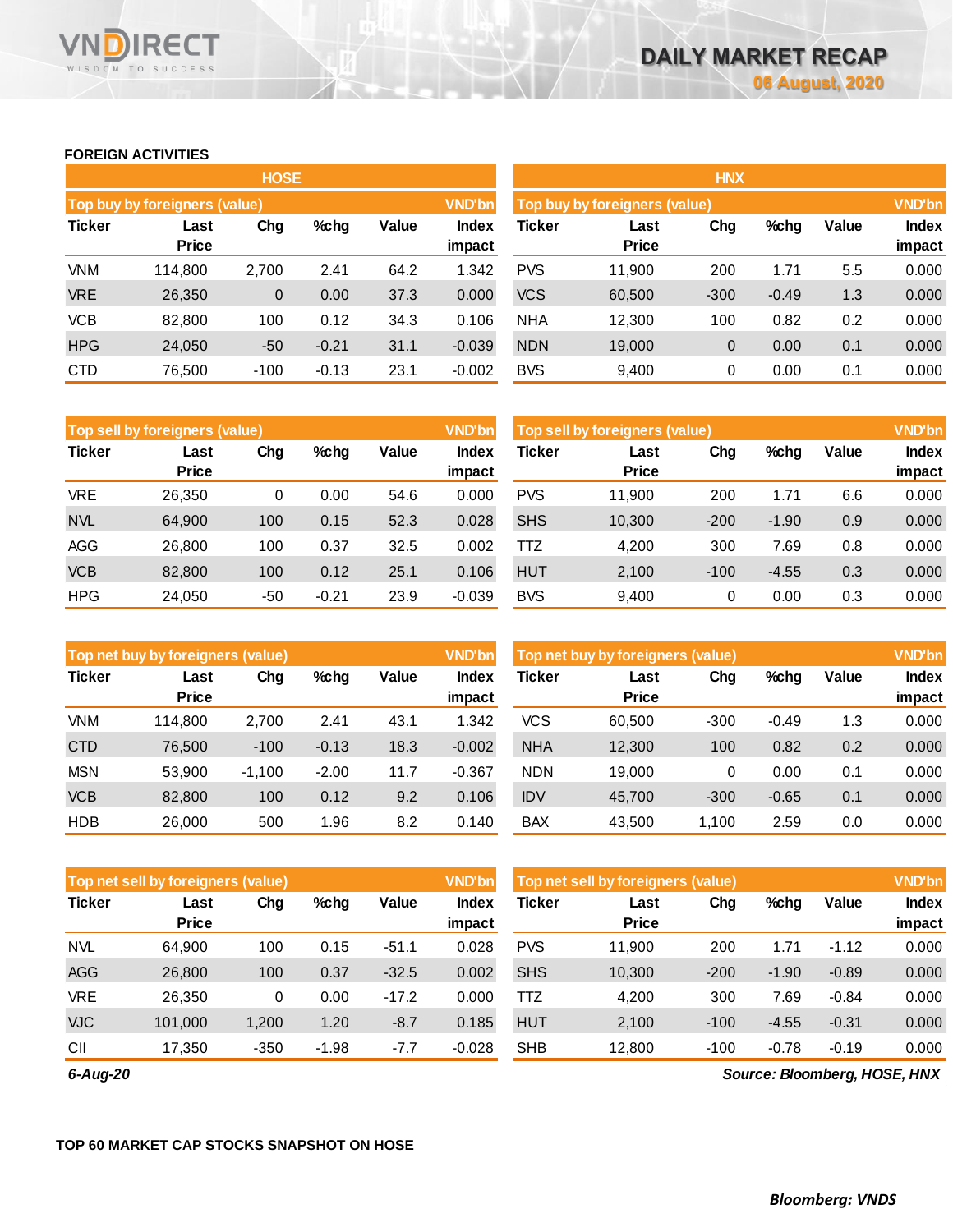# VND

# **DAILY MARKET RECAP**

| <b>III</b>             |                   |                   |                    |                    |                  |                                        | <b>DAILY MARKET RECAP</b> |              |                            |                          |                |                    |                   |
|------------------------|-------------------|-------------------|--------------------|--------------------|------------------|----------------------------------------|---------------------------|--------------|----------------------------|--------------------------|----------------|--------------------|-------------------|
| WISDOM TO SUCCESS      |                   |                   |                    |                    |                  |                                        |                           |              |                            | 06 August, 2020          |                |                    |                   |
|                        |                   |                   |                    |                    |                  |                                        |                           |              |                            |                          |                |                    |                   |
| No. Ticker             | <b>Price</b>      |                   | Price change (%)   |                    |                  | <b>Mkt. Cap Outs. Vol. Float ratio</b> |                           |              | Avail. Fil Ave. daily vol. | P/E                      | P/B            | <b>ROE</b>         | <b>ROA</b>        |
|                        | <b>VND</b>        | 1 <sub>M</sub>    | <b>3M</b>          | 6M                 | US\$min          | <b>MIn'shs</b>                         | $\frac{9}{6}$             |              | $% (30 days-shs)$          | $\pmb{\times}$           | $\pmb{\times}$ | $\%$               | $\frac{9}{6}$     |
| 1 VCB VM<br>2 VIC VM   | 82,800<br>87,500  | $-0.1$<br>$-4.3$  | 22.5<br>$-7.9$     | $-7.4$<br>$-23.5$  | 13,251<br>12,771 | 3,709<br>3,382                         | 25.2<br>23.2              | 6.3<br>22.8  | 773,094<br>334,861         | 16.8<br>38.8             | 3.4<br>3.7     | 22.0<br>9.3        | 1.6<br>1.9        |
| 3 VHM VM               | 79,600            | $-1.5$            | 18.8               | $-8.3$             | 11,299           | 3,290                                  | 23.4                      | 28.8         | 1,619,229                  | 11.7                     | 3.8            | 37.0               | 12.3              |
| 4 VNM VM               | 114,800           | $-1.5$            | 13.1               | 6.8                | 8,626            | 1,741                                  | 71.2                      | 41.3         | 1,028,455                  | 20.7                     | 6.6            | 33.0               | 23.9              |
| 5 BID VM               | 38,250            | $-4.6$            | 6.3                | $-28.1$            | 6,638            | 4,022                                  | 19.0                      | 12.3         | 873,149                    | 17.8                     | 2.0            | 12.5               | 0.6               |
| 6 GAS VM               | 69,500            | $-4.0$            | 1.3                | $-19.1$            | 5,740            | 1,914                                  | 4.2                       | 45.8         | 554,393                    | 13.5                     | 2.5            | 20.4               | 15.0              |
| 7 SAB VM               | 182,500           | 1.1<br>$-2.8$     | 15.5               | $-3.9$<br>$-19.3$  | 5,050            | 641                                    | 10.4                      | 36.7         | 173,020                    | 28.8                     | 6.3            | 23.7               | 17.0              |
| 8 CTG VM<br>9 HPG VM   | 22,400<br>24,050  | 4.6               | 10.9<br>30.0       | 14.5               | 3,599<br>3,438   | 3,723<br>3,313                         | 35.5<br>52.9              | 0.0<br>13.3  | 3,934,905<br>15,384,790    | 7.5<br>9.1               | 1.0<br>1.5     | 14.6<br>18.1       | 0.9<br>8.5        |
| 10 TCB VM              | 19,200            | $-5.2$            | 9.4                | $-14.1$            | 2,900            | 3,500                                  | 70.0                      | 0.0          | 1,484,260                  | 6.2                      | 1.0            | 17.6               | 2.9               |
| 11 MSN VM              | 53,900            | $-6.4$            | $-7.1$             | 8.0                | 2,719            | 1,169                                  | 36.4                      | 10.3         | 1,201,554                  | 16.6                     | 2.7            | 13.9               | 4.4               |
| 12 NVL VM              | 64,900            | 1.1               | 22.5               | 22.5               | 2,715            | 970                                    | 28.9                      | 32.1         | 1,095,770                  | 16.4                     | 2.7            | 17.8               | 4.4               |
| 13 VREVM               | 26,350            | $-2.8$            | 5.4                | $-14.9$            | 2,584            | 2,272                                  | 39.7                      | 18.1         | 2,271,585                  | 24.9                     | 2.2            | 8.9                | 6.4               |
| 14 PLX VM<br>15 VJC VM | 44,600<br>101,000 | $-3.9$<br>$-6.2$  | 6.3<br>$-9.9$      | $-14.2$<br>$-20.8$ | 2,321<br>2,283   | 1,206<br>524                           | 10.0<br>46.2              | 5.4<br>12.0  | 791,527<br>303,125         | 101.1<br>29.1            | 2.8<br>3.5     | 3.2<br>12.4        | 1.1<br>4.2        |
| 16 VPB VM              | 21,350            | $-3.0$            | 2.4                | $-16.3$            | 2,246            | 2,438                                  | 73.4                      | 0.0          | 2,974,904                  | 5.2                      | 1.1            | 23.5               | 2.7               |
| 17 GVR VM              | 10,600            | $-10.9$           | $-10.5$            | <b>N/A</b>         | 1,830            | 4,000                                  | 100.0                     | 12.5         | 1,226,127                  | 13.8                     | 0.9            | 6.6                | 4.0               |
| 18 MBB VM              | 16,350            | $-3.8$            | 2.5                | $-25.0$            | 1,701            | 2,411                                  | 67.1                      | 0.0          | 3,559,979                  | 4.7                      | 0.9            | 20.7               | 1.9               |
| 19 FPT VM              | 46,800            | 0.0               | 1.7                | 0.4                | 1,583            | 784                                    | 75.5                      | 0.0          | 1,439,378                  | 10.9                     | 2.5            | 23.6               | 10.1              |
| 20 MWG VM              | 79,300            | $-5.0$            | $-2.3$             | $-27.6$            | 1,549            | 453                                    | 89.1<br>3.9               | 0.0          | 731,949                    | 9.5                      | 2.5            | 30.3               | 10.5              |
| 21 HVN VM<br>22 BVHVM  | 23,750<br>45,350  | $-8.7$<br>$-3.5$  | $-10.0$<br>$-2.5$  | $-10.0$<br>$-22.3$ | 1,453<br>1,453   | 1,418<br>742                           | 31.9                      | 20.8<br>20.8 | 491,654<br>560,996         | <b>N/A</b><br>27.7       | 3.0<br>1.7     | $-38.4$<br>6.8     | $-7.3$<br>0.9     |
| 23 HDB VM              | 26,000            | 0.0               | 21.5               | $-13.0$            | 1,084            | 966                                    | 71.3                      | 9.5          | 931,363                    | 6.1                      | 1.2            | 21.6               | 1.8               |
| 24 POW VM              | 9,450             | $-5.4$            | $-5.0$             | $-6.0$             | 955              | 2,342                                  | 87.9                      | 37.5         | 3,106,284                  | 10.2                     | 0.8            | 8.0                | 3.8               |
| 25 EIB VM              | 16,950            | $-4.8$            | 13.0               | $-4.2$             | 899              | 1,229                                  | 94.0                      | 0.0          | 172,158                    | 29.9                     | 1.3            | 4.4                | 0.5               |
| 26 STB VM              | 10,500            | $-9.1$            | 14.9               | $-4.1$             | 817              | 1,804                                  | 96.2                      | 14.5         | 9,745,650                  | 7.8                      | 0.7            | 9.2                | 0.5               |
| 27 TPB VM<br>28 HNG VM | 21,000<br>12,200  | 0.5<br>$-21.0$    | 17.0<br>$-5.8$     | $-1.9$<br>$-10.0$  | 740<br>584       | 817<br>1,109                           | 53.4<br>18.8              | 0.0<br>48.7  | 70,033<br>643,056          | 5.1<br><b>N/A</b>        | 1.2<br>1.5     | 26.6<br>$-17.8$    | 2.1<br>$-5.9$     |
| 29 KDH VM              | 24,750            | 2.5               | 17.9               | $-0.6$             | 560              | 525                                    | 79.8                      | 5.4          | 544,430                    | 12.1                     | 1.7            | 15.4               | 8.9               |
| 30 DHG VM              | 96,900            | 4.5               | 1.9                | 1.0                | 547              | 131                                    | 5.2                       | 45.4         | 11,342                     | 19.2                     | 4.0            | 21.2               | 15.9              |
| 31 PNJ VM              | 55,600            | $-6.6$            | $-1.6$             | $-33.7$            | 540              | 225                                    | 71.3                      | 0.0          | 446,310                    | 12.0                     | 2.7            | 23.6               | 14.1              |
| 32 BHN VM              | 49,800            | $-3.1$            | $-8.6$             | $-18.4$            | 498              | 232                                    | 0.9                       | 31.5         | 5,089                      | 32.4                     | 2.5            | 7.7                | 4.2               |
| 33 REE VM<br>34 APH VM | 34,150<br>67,900  | 6.9<br><b>N/A</b> | 12.3<br><b>N/A</b> | 0.4<br><b>N/A</b>  | 457<br>430       | 310<br>147                             | 57.8<br>100.0             | 0.0<br>60.2  | 399,865<br><b>N/A</b>      | 7.1<br>N/A               | 1.0<br>4.5     | 14.8<br><b>N/A</b> | 7.9<br><b>N/A</b> |
| 35 GEX VM              | 20,150            | 16.5              | 32.6               | 5.8                | 409              | 470                                    | 81.2                      | 33.2         | 2,887,324                  | 14.5                     | 1.5            | 10.9               | 3.2               |
| 36 PDR VM              | 24,900            | 3.1               | 6.6                | 7.6                | 398              | 370                                    | 37.2                      | 48.1         | 659,492                    | 10.4                     | 2.2            | 23.3               | 7.1               |
| 37 VGC VM              | 20,100            | $-2.0$            | 16.2               | 14.5               | 389              | 448                                    | 34.5                      | 39.1         | 507,270                    | 14.8                     | 1.4            | 9.3                | 3.1               |
| 38 LGC VM              | 46,500            | 13.4              | 10.7               | 17.7               | 387              | 193                                    | 0.6                       | 4.0          | 15,913                     | 31.4                     | 2.9            | 9.5                | 2.6               |
| 39 SSIVM<br>40 SBT VM  | 14,350            | $-8.0$            | 10.8               | $-6.0$             | 372              | 601                                    | 83.6                      | 50.8         | 5,174,732                  | 8.4                      | 0.9            | 10.7               | 3.8               |
| 41 PPC VM              | 14,250<br>23,500  | $-0.3$<br>$-2.7$  | 0.0<br>$-5.2$      | $-20.8$<br>$-12.3$ | 361<br>325       | 587<br>321                             | 18.4<br>24.6              | 94.3<br>32.5 | 3,476,298<br>115,380       | 25.4<br>6.9              | 1.2<br>1.2     | 5.1<br>18.5        | 2.1<br>15.7       |
| 42 PHR VM              | 52,700            | 0.0               | 17.4               | 46.4               | 308              | 135                                    | 32.8                      | 37.9         | 1,234,075                  | 9.0                      | 2.4            | 27.5               | 14.6              |
| 43 TCH VM              | 20,100            | $-4.5$            | $-9.3$             | $-52.7$            | 306              | 353                                    | 50.0                      | 44.8         | 3,743,578                  | 8.9                      | 1.5            | 17.0               | 9.0               |
| 44 KDC VM              | 33,400            | 15.2              | 71.3               | 83.0               | 296              | 206                                    | 62.6                      | 75.8         | 477,791                    | 121.9                    | 1.2            | 1.0                | 0.5               |
| 45 VPIVM               | 42,250            | 2.1               | 0.4                | $-0.1$             | 292              | 160                                    | 62.6                      | 45.8         | 565,936                    | 13.2                     | 2.7            | 21.3               | 5.9               |
| 46 VHC VM<br>47 NLG VM | 35,750<br>25,650  | $-2.1$<br>0.8     | 19.2<br>14.3       | 4.5<br>$-2.5$      | 281<br>276       | 182<br>250                             | 50.1<br>59.0              | 67.6<br>0.9  | 522,338<br>995,091         | 6.5<br>7.7               | 1.2<br>1.2     | 16.6<br>17.3       | 12.6<br>7.9       |
| 48 NT2 VM              | 21,750            | $-2.9$            | 7.7                | 8.2                | 270              | 288                                    | 32.3                      | 30.7         | 320,844                    | 8.1                      | 1.4            | 18.0               | 10.3              |
| 49 KBC VM              | 13,200            | $-3.3$            | 3.9                | $-10.8$            | 268              | 470                                    | 69.9                      | 28.1         | 2,191,723                  | 10.6                     | 0.7            | 6.2                | 3.3               |
| 50 HPX VM              | 26,700            | $-7.0$            | $-1.1$             | 15.9               | 265              | 230                                    | 33.7                      | 35.0         | 490,832                    | 13.7                     | 2.1            | 14.7               | 5.9               |
| 51 GMD VM              | 20,450            | 6.8               | 13.6               | 4.9                | 262              | 297                                    | 80.3                      | 0.0          | 248,525                    | 14.9                     | 1.0            | 6.7                | 4.4               |
| 52 CTD VM              | 76,500            | $-2.2$            | 17.3               | 44.1               | 252              | 76                                     | 67.6                      | 3.1          | 821,140                    | 9.0                      | 0.7            | 7.9                | 4.4               |
| 53 GTN VM<br>54 VCF VM | 22,950<br>215,000 | 22.7<br>$-1.3$    | 38.3<br>$1.5$      | 40.8<br>$7.5$      | 247<br>247       | 249<br>27                              | 16.3<br>1.2               | 99.6<br>48.4 | 2,259,301<br>1,521         | <b>N/A</b><br>8.4        | 2.3<br>3.3     | $-1.3$<br>40.2     | $-0.7$<br>29.9    |
| 55 SCS VM              | 111,000           | $-11.2$           | 5.8                | $-6.3$             | 243              | 51                                     | 98.5                      | 27.3         | 20,469                     | 12.0                     | 6.5            | 55.1               | 42.9              |
| 56 DPM VM              | 13,600            | $-6.5$            | $-2.5$             | 16.2               | 230              | 391                                    | 32.1                      | 38.3         | 2,344,399                  | 8.6                      | 0.7            | 8.9                | 6.1               |
| 57 HCM VM              | 17,250            | $-11.5$           | 5.2                | $-8.7$             | 227              | 305                                    | 39.6                      | 48.9         | 1,911,832                  | 10.7                     | 1.2            | 11.5               | 7.0               |
| 58 HT1 VM              | 13,600            | $-0.4$            | 1.9                | $-6.2$             | 224              | 382                                    | 97.0                      | 42.6         | 249,945                    | 7.0                      | 0.9            | 13.5               | 7.4               |
| 59 DBC VM              | 47,500            | 3.3               | 72.1               | 167.1              | 215              | 105                                    | 59.2                      | 45.7         | 2,822,351<br>3,649,043     | 4.9<br>5.7               | 1.3            | 31.8               | 10.5              |
| 60 DXG VM              | 9,450             | $-19.2$           | $-0.5$             | $-18.9$            | 212              | 519                                    | 83.6                      | 10.7         |                            | <b>Source: Bloomberg</b> | 0.7            | 11.3<br>6 Aug      | 3.8               |